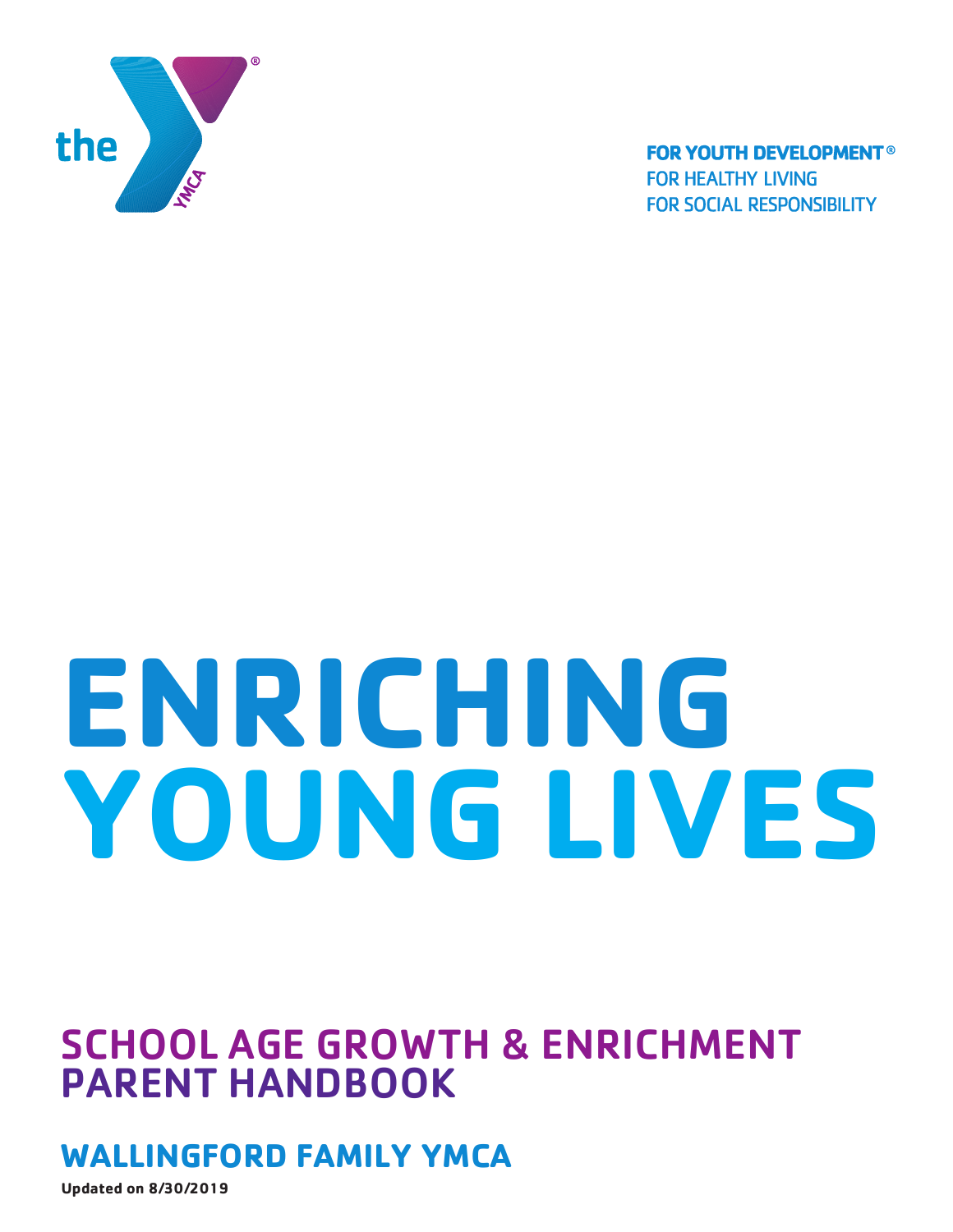## **TABLE OF CONTENTS**

| Welcome<br>Our Mission, Our Vision, Goals                                                                                                          | 3  |
|----------------------------------------------------------------------------------------------------------------------------------------------------|----|
| <b>Site Information &amp; Hours</b><br><b>Transportation Forms</b>                                                                                 | 3  |
| <b>Program Policies</b><br>Snack, Homework, Cell Phones, Items from Home                                                                           | 4  |
| <b>Payment Policies</b><br>Returned Drafts, Draft Withdrawal, Financial Assistance, Absentee Policy,<br>Program Withdrawal                         | 4  |
| <b>Inclement Weather &amp; Y-Cation</b><br>Snow Days, Delayed Openings, Unexpected Early Dismissals, Camp Ulbrich Y-Cation                         | 5  |
| <b>Program Security</b><br>AM Drop Off, PM Attendance, PM Pick Up, Late Pick Up, Child Abuse Prevention                                            | 6  |
| <b>Emergency Procedures</b><br>Emergency Messages, Emergency Contacts, Fire Drills, Fire Emergency Evacuation Plans,<br><b>Medical Emergencies</b> | 7  |
| <b>Health &amp; Safety Policies</b><br>Health Requirements, Administration of Medication, Allergy Protocol                                         | 7  |
| <b>Discipline Policy</b><br>Behavior Expectation, Behavior Management Policy                                                                       | 8  |
| <b>Conclusion</b>                                                                                                                                  | 10 |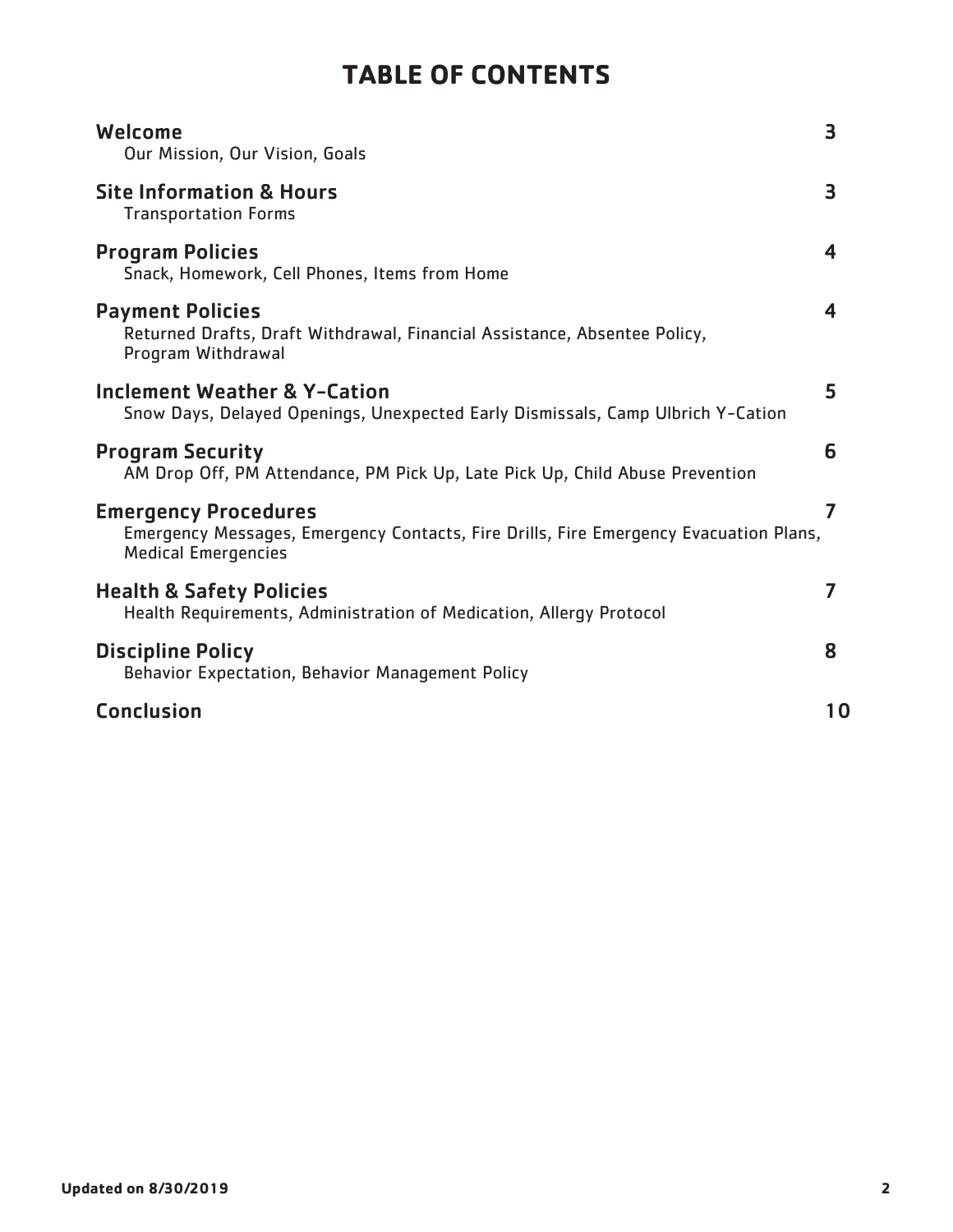## **WECOME TO SAGE!**

Welcome to the Wallingford Family YMCA's School Age Growth & Enrichment program for students in Kindergarten through 5th grade. We are happy you have chosen the Y for your child care needs. We hope that this program can help your child have many new experiences and opportunities to grow into a responsible youth. The staff here at the Y encourages you to take an active role in your child's before and/or after school care. We welcome you to speak with the qualified staff on site if you have any questions or concerns about your child's development and involvement in the program. The staff to child ratio is 1:10 and the program is licensed by the CT Department of Public Health.

#### OUR MISSION

The mission of the Wallingford Family YMCA is to strengthen the foundation of the community through programs, services & relationships that build a healthy spirit, mind & body.

We aim to be an effective resource & influential partner of the community by strengthening meaningful, caring relationships and promoting healthy, productive lifestyles for generations.

The Wallingford Family YMCA is a 501(c)(3) not-for-profit (charitable) organization.

#### OUR VISION

The Wallingford Family YMCA is part of a worldwide association of YMCA's based on Christian principles, inclusive of all people, that builds communities nurturing personal growth in spirit, mind and body. We develop, conduct and support programs and relationships which foster health lifestyles, strengthen families, develop responsible citizenship, environmental stewardship, build international understanding and cooperation, promote concern for others and respect for individual differences. Supported by volunteers, our YMCA encourages participation by men, women and children regardless of age, race, creed, socioeconomic condition or cultural heritage. The Wallingford Family YMCA promotes and ascribes to the core values of caring, honesty, respect and responsibility.

#### GOALS

The Wallingford Family YMCA believes that School Age Growth & Enrichment should provide opportunities and experiences that focus on a child's physical, social, intellectual and emotional development. We aspire to provide quality childcare, the support and strengthen the family unit, to help child to develop to their fullest potential, and to deliver a program in a safe, positive environment.

## **SITE INFORMATION & OPERATING HOURS**

School Age Growth & Enrichment operates in all 8 Wallingford elementary schools and is based out of the school cafeteria. The program follows the Wallingford Public School calendar and therefore does not operate on holidays, school in-service days or during school vacations. Spaces are available on a first come, first serve basis and require pre-registration at the YMCA. While attending the program, children participate in a variety of activities including: assisted homework time, snack, active play in the gym and school playgrounds, table games, arts & crafts, community service projects and social interaction with peers.

The AM program starts at 6:45AM until the start of school, at which time all participants are dismissed to their respective classrooms.

The PM program starts upon dismissal from school until 6:00PM.

If you need to contact your child or the SAGE director, please use the numbers listed on the back of this handbook.

#### TRANSPORTATION FORMS

Parents of all students are responsible for filling out a transportation change form and submitting it to the Board of Education Transportation office prior to their child's first day. This form is available at the elementary school offices and at the YMCA Welcome Center. Completion of this form lets the schools system know that your child will be participating in our program and notes changes to their pick up/ drop off schedule.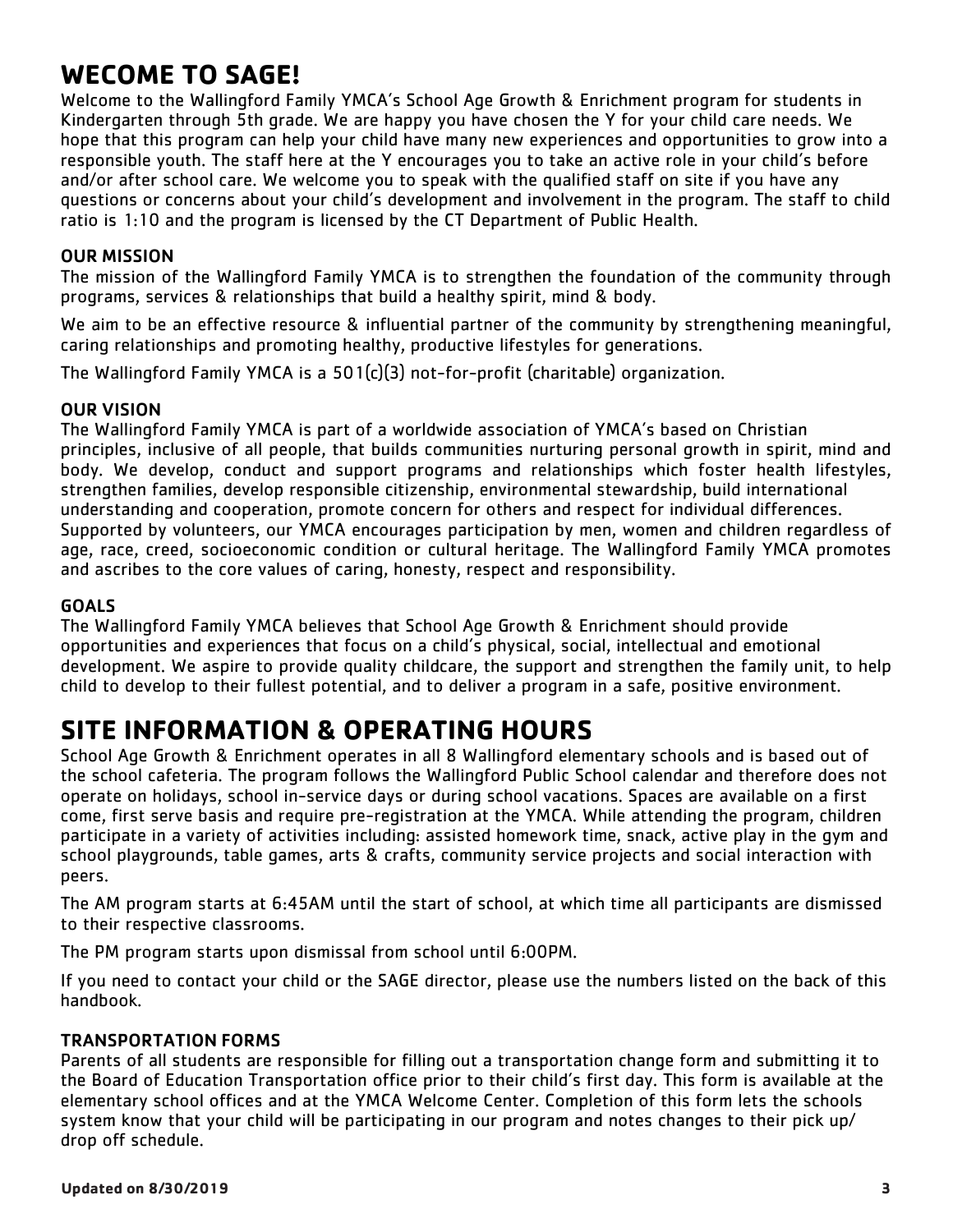## **PROGRAM POLICIES**

#### SNACK POLICY

SAGE provides both a morning and afternoon snack daily, according to State of Connecticut nutrition guidelines.

#### HOMEWORK POLICY

There is a required homework time for all children during the PM program. Those who do not have homework are asked to read quietly. The staff are available to assist the children with any homework questions during this time.

#### CELL PHONE POLICY

We understand that some children now carry cell phones for a variety of reasons. We ask that children keep their cell phones in their backpack or purse. In this way, parents can reach their children in an emergency, but the chance of the phone being lost, stolen or broken is greatly diminished. Each site also has a land line that parents can call at any time.

#### ITEMS FROM HOME

Activities and toys are provided for the children. Unless specifically stated, there will be **NO** games or toys brought from home, especially electronic ones. Some of these toys are very expensive items, and we would not like to see them lost or broken.

## **PAYMENT POLICIES**

SAGE tuition is determined by dividing the yearly fee into 10 equal payments. Yearly fees are determined by the number of school days in the school year. Monthly tuition payments are done through an automatic checking or credit card bank draft. Drafts will take place on the  $5<sup>th</sup>$  of each month. If a parent declines the draft payment option, payment is due by the  $5<sup>th</sup>$  of each month. Payments made after the  $5<sup>th</sup>$  will receive a \$25 late fee. Payment may be mailed or dropped off at the YMCA. Questions about payment policies and procedures can be directed to Tammi Mastroianni at 203-269-4497 x14 or tmastroianni@wallingfordymca.org.

#### RETURNED DRAFTS

There will be a \$25 service fee for any returned draft. The balance of the drafts and service fee will need to be paid to the YMCA Welcome Center within three (3) business days. Your child's spot in our program may be jeopardized if payment has not been made.

#### DRAFT WITHDRAWAL

A written two week notice prior to the  $5<sup>th</sup>$  is required to stop your automatic draft.

#### FINANCIAL ASSISTANCE

Financial assistance is available through the YMCA and the State of Connecticut Care 4 Kids program. Applications are available at the YMCA Welcome Center.

#### ABSENTEE POLICY

Parents **WILL** be expected to pay tuition when their child is absent from the program due to illness. There will be **NO** credits to your account for vacations or other time away from the program. The only possible exception to this might be medical reasons. As a courtesy, please call and notify us if your child is to be out for any reason.

#### WITHDRAWAL POLICY

In the event that a child must be withdrawn from the program prior to the end of school, a withdrawal form must be completed with **TWO WEEKS NOTICE**. A voucher will be issued for any overpayment. The voucher is valid for one year and can be applied toward any YMCA program or membership.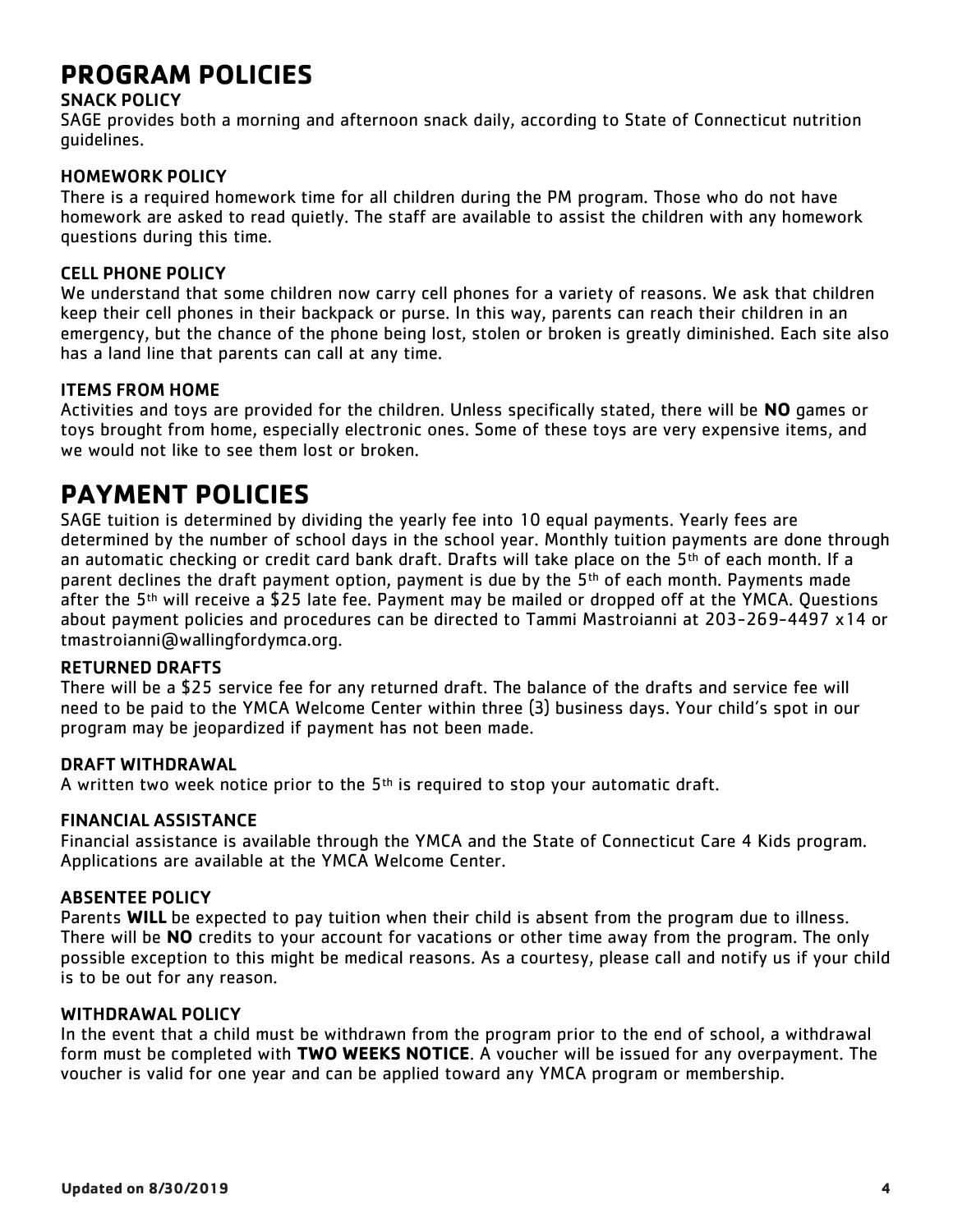## **INCLEMENT WEATHER & Y-CATION**

#### SNOW DAYS

The School Age Growth and Enrichment program is closed when school is closed. Tuition **WILL NOT** be reimbursed for days that school is closed due to bad weather.

A Storm Club is available to all children enrolled in SAGE. Registration forms are made available in October at your school site and the YMCA. This program runs from 7:00AM-6:00PM and includes swimming, active play, arts & crafts and more. Participants are encouraged to pre-register as there are only 70 spots. The pre-enrollment price is \$90 for a block of 3 days. This fee is considered an insurance policy and is non-refundable. There is a drop-in rate of \$45 a day for those who are not pre-registered for the program. This will be a first come (and paid) basis. There is NO guarantee there will be a spot if our limit of 70 is reached. You must enroll your child 48 hours prior to a Storm Club day, otherwise, you will be charged the drop-in rate. If there are more than 3 snow days, anyone who enrolled will be able to purchase additional days at \$20 each.

In the case of severe weather, the YMCA may delay or close the facility altogether. In this case, Storm Club may be delayed, close early, or be cancelled. This information will be available on the YMCA website as well as on Channels 3, 6 & 30.

#### DELAYED OPENING

The SAGE program operates on the same delay system as the public schools. If there is a 90 minute delay, the program opens at 8:15AM. If there is a 2 hours delay, the program opens at 8:45AM. Only children officially enrolled in the program may attend.

#### UNEXPECTED EARLY DISMISSAL

In accordance with Board of Education policy, if school is dismissed early for weather related reasons, the SAGE Program at the school sites will not operate. If school is closed for this reason, it is the parent's responsibility to be aware of the early closing. YMCA staff will not notify parents on an individual basis. It is suggested that an alternative plan be in place as a precautionary measure. The YMCA is not responsible for children on these days.

#### CAMP ULBRICH Y-CATION

During school vacation days, the Wallingford Family YMCA offers Camp Ulbrich Y-Cation Days for children in grades K-8 that don't want to wait for summer to enjoy summer camp! Children attending Y-Cation Days enjoy a variety of fun activities from swimming, playing gym games, arts & crafts projects and much more. There is an additional fee for this program and it is not included in your SAGE tuition.

## **PROGRAM SECURITY**

#### MORNING DROP OFF PROCEDURE

For your child's safety and state regulation compliance, parents **MUST** escort children into the program and sign them in.

#### AFTERNOON ATTENDANCE POLICY

Attendance will be taken within the first ten (10) minutes after school dismissal. Staff check the office for early dismissals or absences. If a child is absent from the program, Head Teachers will make every attempt to contact the parent(s) immediately. Parents are urged to contact the school site and leave a message as early as possible regarding absences so as to avoid any confusion or unnecessary concern.

If the child is a participant of another school program, such as Art Club, parents must notify the program staff and write a letter certifying that the child is allowed arrive late.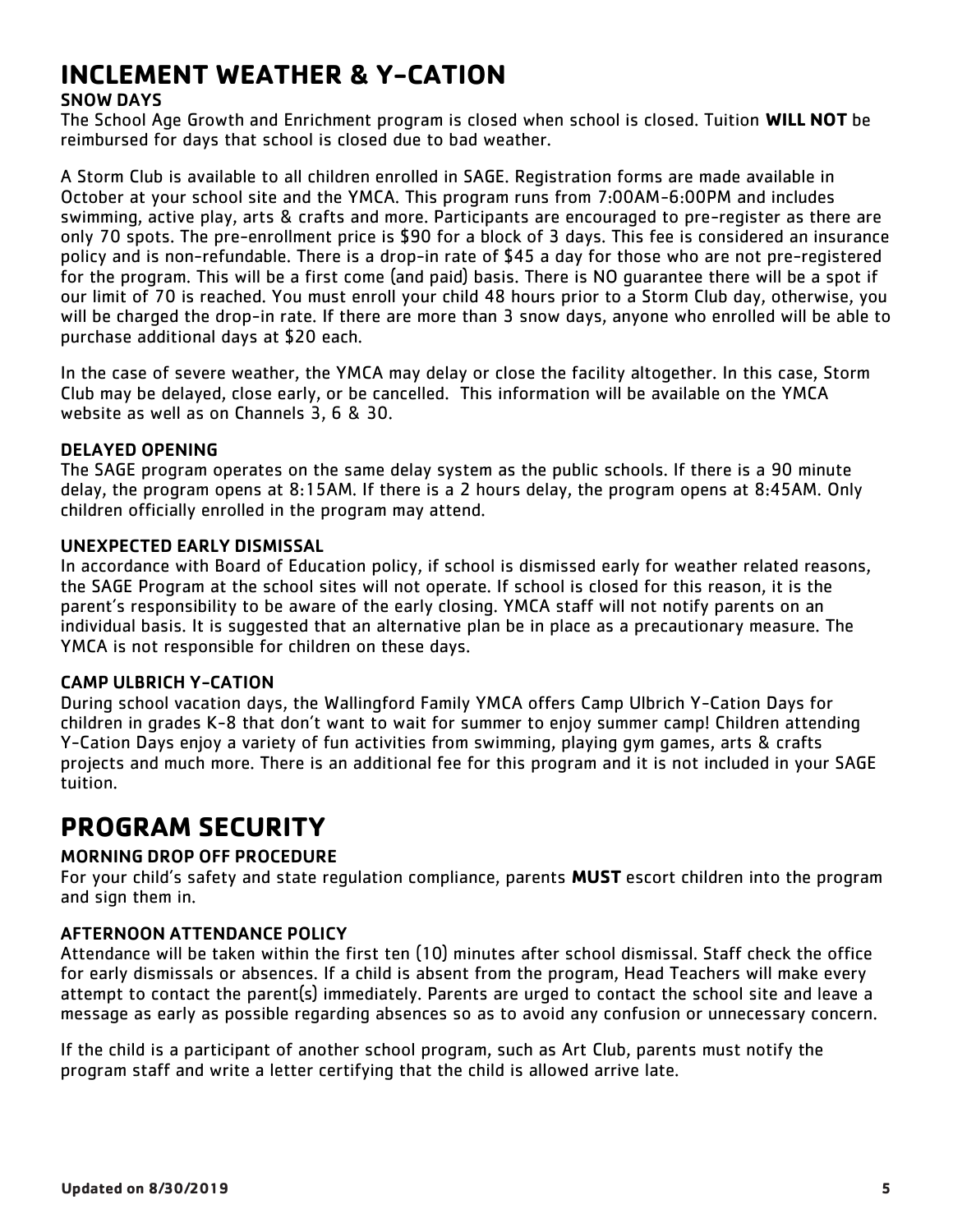#### AFTERNOON PICK UP PROCEDURE

Parents are **REQUIRED** to sign their child/children out. Please remember to write a note informing staff if your child is being picked up by someone different. Parents must list all persons authorized to pick up their child from the program on the enrollment form. If staff does not recognize anyone picking up a child, they will ask to see identification.

The YMCA respects the rights of non-custodial parents. In the absence of a court order to the contrary, we will release a child from our program to a non-custodial parent. It is imperative that a custody document be submitted upon enrollment if necessary. If, for whatever reason, there is someone who is legally prohibited from picking up your child, we **MUST** have copies of court documents on file.

Should any person arrive to pick up a child who appears to be under the influence of alcohol or drugs, staff may have no recourse but to notify police of their concerns.

#### LATE PICK UP

The SAGE program ends promptly at 6:00PM. If you know that you will be detained, please notify the program so that can reassure your child and provide appropriate coverage. A \$1.00 per minute late fee will be charged per child for those parents who fail to pick up their child by 6:00PM.

The following steps will be taken in the event that a child has not been picked up by 6:10PM and we have had no contact with the parent/guardian:

- 1. YMCA staff will attempt to contact the child's parent/guardian.
- 2. YMCA staff will attempt to contact the other emergency contacts.
- 3. If the child has not been picked up by 6:30PM and no contact has been made, the YMCA staff may make the decision to contact the Wallingford Police Department for assistance. This assistance will come in the form of aiding the staff to locate the parents and/or in the form of contacting the Department of Children and Families to take custody of the child. UNDER NO CIRCUMSTANCES WILL THE STAFF TAKE THE CHILD WITH THEM.

#### CHILD ABUSE PREVENTION POLICY

The safety and well-being of all participants is of utmost concern to the Wallingford Family YMCA. All staff attends annual child abuse prevention training and we have a very detailed staff code of conduct to which all staff must adhere. This policy covers the required steps involved in the hiring, training and supervision of staff, appropriate conduct related to the supervision of children, reporting procedures of suspected abuses, responsibilities to parents and recommendations for good practices related to the above. A copy of this policy is available upon request. The SAGE Program is mandated by the State of Connecticut to report any suspected child abuse or neglect to the Department of Children and Families. **No staff is allowed to have any planned outside contact with a child in any YMCA program including, but not limited to, babysitting and social networking.** Parents should report any suspicious behavior or concerns to the SAGE Director.

## **EMERGENCY PROCEDURES**

#### EMERGENCY MESSAGES

In the case of an emergency, please call the school site and leave a message for the staff. If you are unable to reach the program, you may also contact the YMCA Main Facility at 203-269-4497.

#### EMERGENCY CONTACTS

Please keep us informed of any changes such as telephone numbers, emergency contacts or release information. Every child MUST have at least two emergency contacts other than parents/guardians.

#### FIRE DRILLS

Fire drills will be held on a monthly basis as required by State of Connecticut licensing regulations. Both AM and PM programs will conduct separate drills at each site.

#### FIRE EMERGENCY EVACUATION PLAN

In case of a fire emergency at the, the children will be evacuated in accordance to the Emergency Fire Evacuation Plan. The Fire Evacuation Plan is posted prominently at each school site. The Head Teacher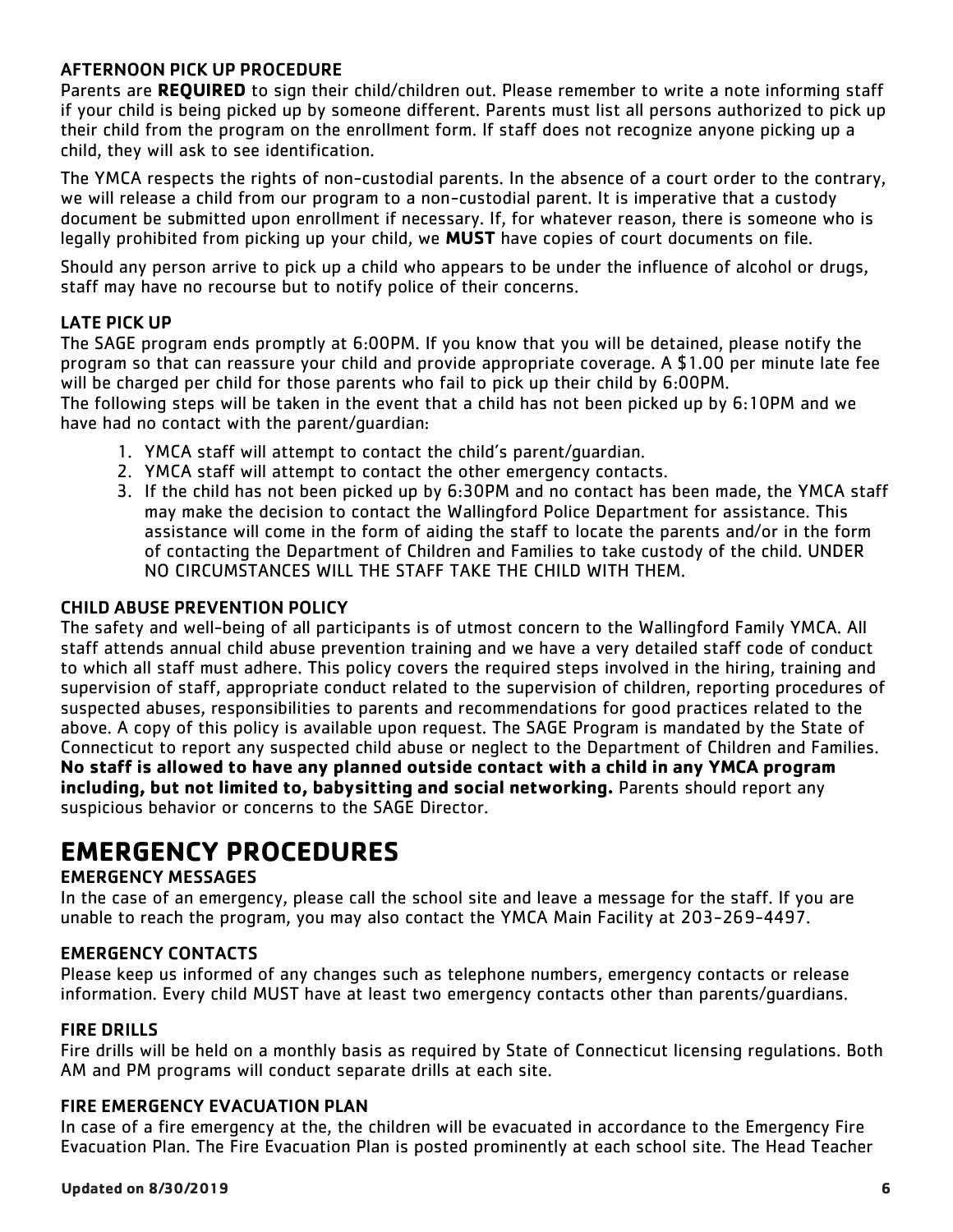will contact the Wallingford Fire Department and the SAGE Director will provide additional staff if needed, assist in notifying parents of the situation and remind them of the safe location to which their child has been moved.

#### MEDICAL EMERGENCIES

All SAGE staff are CPR/First Aid certified.

Minor Injuries – Staff will administer the appropriate first aid and notify parents by phone or in person. The parent must sign an incident/accident report, a copy of which will be submitted to the Executive Director of the YMCA.

Serious Injuries – In the event of serious injury, a staff member will call 911 and contact parent(s) or other authorized persons. A second staff member will stay with the injured child and administer what first aid is possible until an ambulance arrives. A staff member will accompany the child if transport by ambulance is necessary and a parent is not present. The child will be transported to MidState Medical Center, located in Meriden, CT. The SAGE Director will be notified in order to provide additional staff if or assistance as needed. In all cases, a follow-up call to parents will be made to check on the child's condition.

## **HEALTH & SAFETY POLICIES**

#### HEALTH REQUIREMENTS

All children enrolled in a YMCA childcare program must be in a state of health that allows full participation in all program activities. It is our intention to help prevent the spread of infection and illness to other children. Therefore, if a child becomes ill or exhibits any of the following symptoms: fever (101º+), possible pink eye, suspected head lice, questionable skin rash, vomiting or diarrhea, the child will be isolated with supervision within the established program space while a parent is notified by telephone. **Parents or their designated emergency contact are required to pick up the child within one hour of notification.** 

Any child having a recognized communicable disease (i.e. chicken pox, strep throat, scarlet fever etc) will need a doctor's note before they may return to the program. All children returning to the program must be symptom free and/or taking the appropriate medication for at least 24 hours prior to their return and be able to fully participate in scheduled activities.

As the presence or absence of a fever is in itself not always an accurate indication of a child's well-being, any child with an above normal temperature will be monitored for other symptoms and parents will be notified that the child is running a low-grade fever.

#### ADMINISTRATION OF MEDICATION POLICY

Children are prohibited from bringing any medication into the program. Please **DO NOT** send medication with your child to be self-administered. YMCA staff will administer only medications that have the written authorization from both the parents and the physician. An Authorization to Administer Medication Form is **REQUIRED** before a child may begin the program. Exact written doctor orders will be followed if the child has any symptoms of an allergic reaction such as: itching or swelling of lips, tongue or mouth, hives, itchy rash and/or tightness in the throat, hoarse or choking cough, nausea, abdominal cramps, vomiting or diarrhea, shortness of breath, repetitive coughing and/or wheezing, thready pulse, or passing out. While one staff member is administering medication, a second will be calling 911. All medications will be kept available to the child at all times. Each medication must have an individual medication record with it. Any time a medication is administered, a staff member will document usage. At all times at least one staff person will be trained by a registered nurse to administer medications.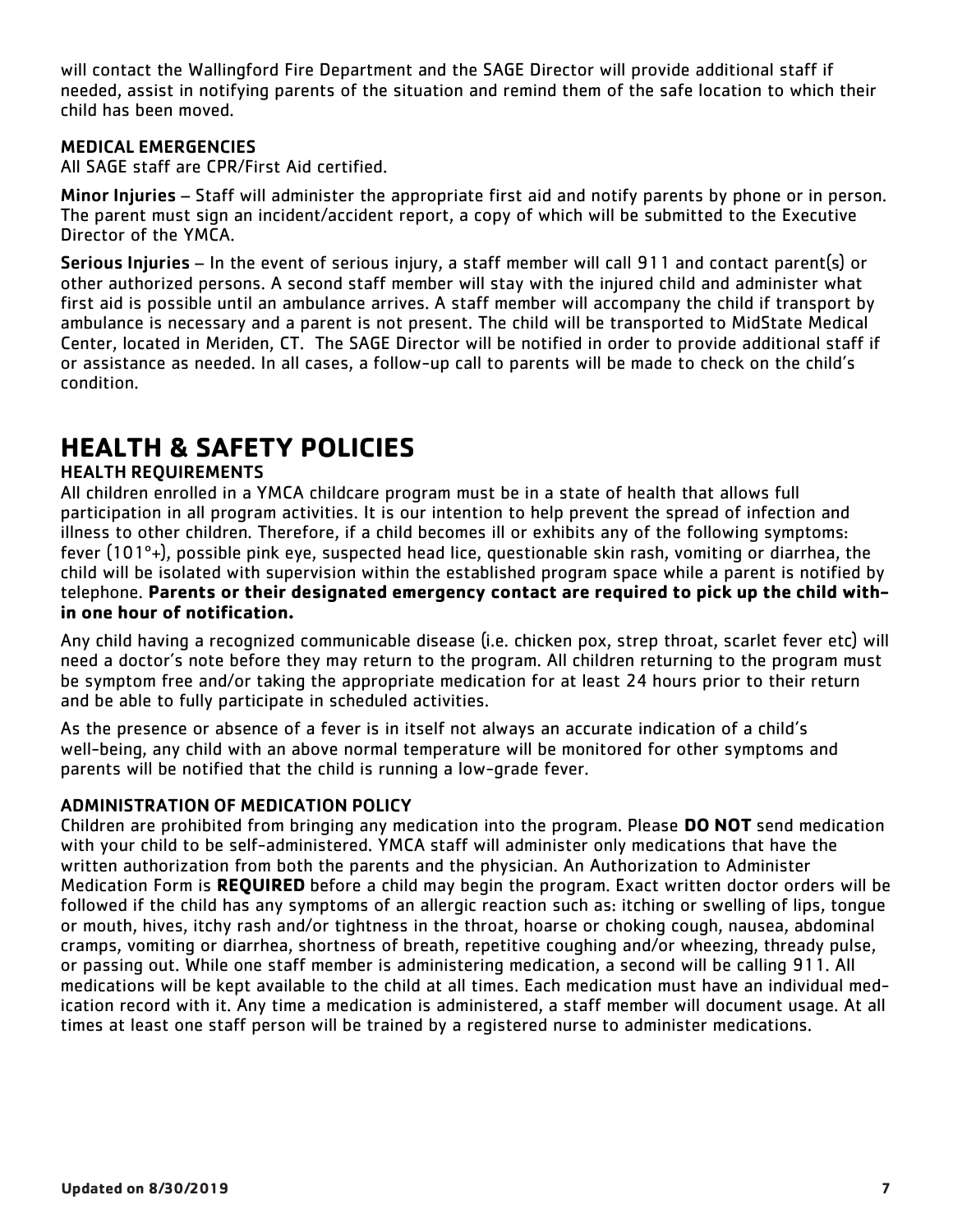#### ALLERGY PROTOCOL

- Any child with a known allergy will notify the YMCA upon enrollment or as soon as the allergy is made known.
- Documentation from the child's physician must be made available to the YMCA concerning and explaining the allergy, as well as what to do if a reaction occurs. This will be considered the personal action plan of each child.
- A list of what the child is allergic to will be made and posted in a prominent place. All staff and volunteers will be familiar with allergy lists and doctor's orders and will have periodic reviews to make sure any changes or issues are noted.
- If allergy is food related, we ask that parents provide all snacks for the child. If allergy causing items are on site, they will be removed. If necessary, the child will be seated slightly away from other children during snack, without segregating him/her. The tables will then be washed after snack with bleach mixture.
- We have a strict "no sharing of food" rule.
- All children in the program will be made aware of the allergy and we will discuss dangers without making the allergic child feel "different".
- If the situation warrants, we will also send home a simple, direct note to notify parents that a certain item will no longer be allowed on site.

#### Discipline/Behavior Management Policies POSITIVE DISCIPLINE PHILOSOPHY

At the YMCA, we believe in the concept of "Positive Discipline." Through generous praise, encouragement and positive reinforcement, the motivation for most misbehavior can be eliminated. However, some discipline situations may arise. The teacher will discuss the situation with the child and any other children involved. If this does not work, the teacher will try to redirect the negative behavior. If the behavior persists, the teacher will then allow the child some time away from the activity.

Prevention is the most powerful tool for managing discipline in a large program. A program environment that encourages freedom of movement, choices of activity, and clear boundaries prevents behavior problems. Each program must set clear expectations, adults who model appropriate communication and problem-solving strategies, and activities that teach and encourage children to discuss problems and deal effectively with anger. A quality and well-run program has a team of staff members who are calm, use appropriate language, help children work through problem solving steps and use reflective and active listening techniques. There will be continuous supervision by staff during any discipline action. We specifically prohibit abusive, neglectful, corporal, humiliating or frightening punishment. Physical restraint is prohibited unless such restraint is necessary to protect the health and safety of the child or other people.

#### BEHAVIOR MANAGEMENT

To prevent discipline situations YMCA staff will do the following:

- 1. Children will be treated with respect and dignity.
- 2. Children will assist staff in developing the rules for the program.
- 3. Program rules will be posted so both children and parents can see them.
- 4. Staff will review the rules as needed with the group and individually.

The following techniques may be used to help modify children behaviors:

- Changing the setting Giving consequences
- Diverting attention Encouragement
- Giving choices Reinforcing positive behavior
- Giving reasons Appropriate humor
- Setting limits Using positives
- Redirecting behavior Warnings
- Encouraging better conflict resolution techniques
- Encouraging the use of words to express feelings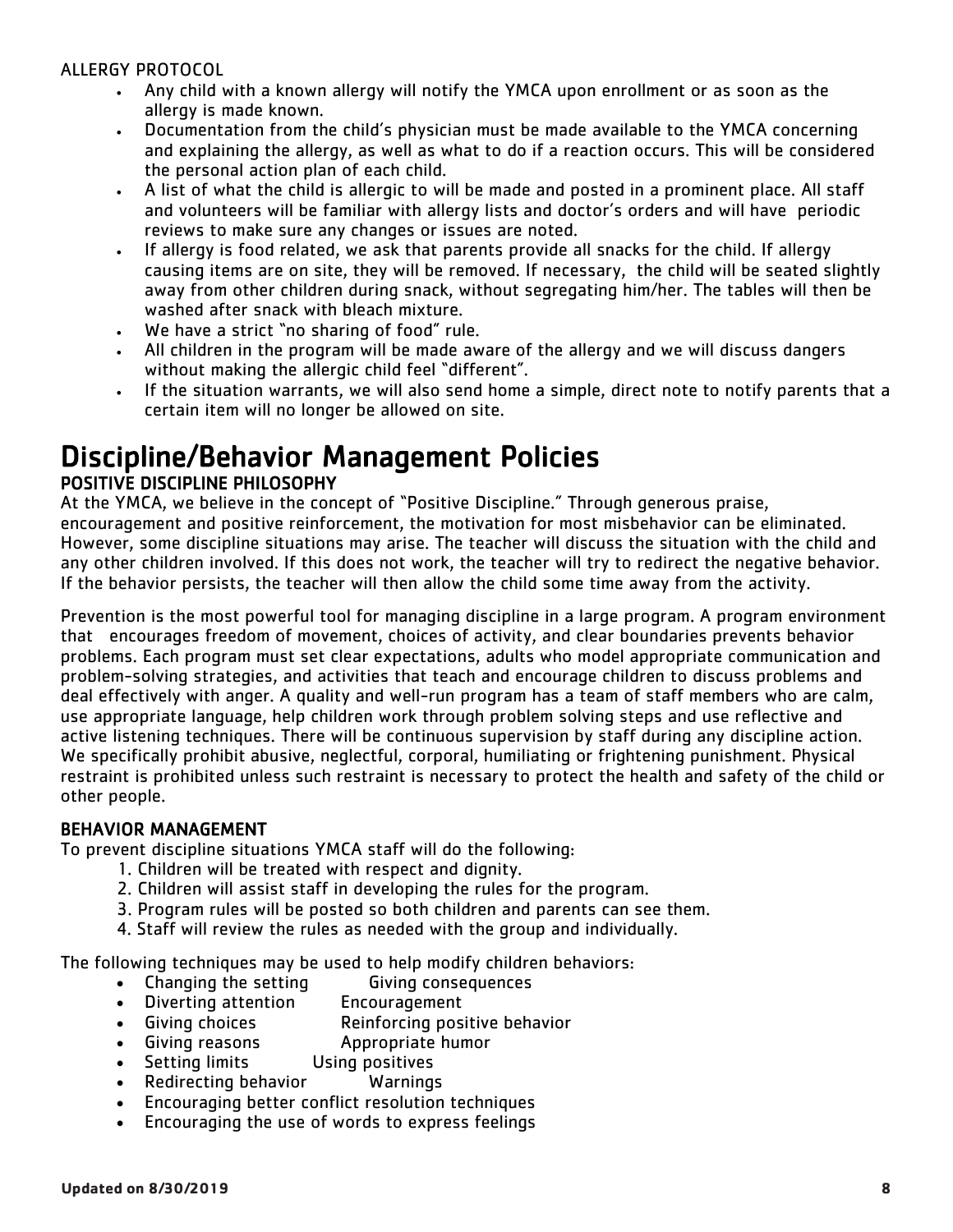#### LOW-TOLERANCE BEHAVIORS

Low-tolerance behaviors include, but are not limited to the following:

- Biting
- Hitting an adult, teacher or staff in our program (aggressive and intentional)
- Risk of flight (attempting to run or running out of the classroom or program area, not to be confused with disassociating from a group or activity)
- Consistent profanity
- Physical harm to another child
- Threats of harm to self or others
- Continual disruption of class (when your child requires continual one on one attention and redirection throughout the day and is jeopardizing the quality educational programming of others).

The staff will use the discipline procedure outlined in the behavior modification section of this handbook and observe the child to determine what may provoke the inappropriate behavior. Parents are expected to cooperate with staff to help their child control the behavior. Because our goal is to develop, not dismiss, a child may be given an opportunity to correct the behavior after a consequence has been served. Limited chances may be given in low tolerance behavior situations.

Any instances of low tolerance behaviors will be documented and kept on file for review. A copy will be given to parents for signature. In the event of a serious threat of violence to children or staff, a director will determine appropriate steps of action. Directors will also determine future participation in the program.

Guidelines for behavior are just that – guidelines and not rigid rules. If staff believes that a situation exists that possess a direct threat of immediate physical harm to the child, to other children or to staff, the Director may make the decision to immediately suspend or to expel the child.

#### PAYMENT FOR EQUIPMENT DAMAGES

Parents will be held responsible for payment of replacement equipment or repairs to property that has been damaged by their child as a result of inappropriate behavior.

#### SUSPENSION POLICY

There are times in which a child's behavior is harmful verbally or physically to other children or staff in the

program. At these times the following steps will be taken:

- 1. Staff will meet with the child and their family to develop a behavior agreement.
- 2. The agreement will address what steps staff have already taken to help the child with their negative behavior including behavior charts, incentive program or special privileges.
- 3. The agreement will also outline which behaviors will not be tolerated and consequences for continuing them. Suspension from the program will be determined by the Director.

Once a parent has been notified, the child should be picked up from the YMCA within one hour. If a parent is reached, but cannot pick up their child within one hour, it becomes the parent's responsibility to arrange for alternate pick up with someone listed on the child's emergency contact form. If a parent is unable to be reached, the staff will begin to call people listed on the emergency contact form until arrangements can be made for the child to be picked up.

When possible, parents will be provided with two weeks' notice to make alternative care arrangements. The YMCA reserves the right to terminate without notice when the safety of children or staff is threatened by the attendance of a child.

#### DISMISSAL OF A CHILD

Children enrolled in our program begin with a 30-day probationary period. During this time staff will observe the child's behavior, emotional needs and their ability to adapt in a healthy manner to the structure of the program. If during this period the program cannot meet the needs of the child, parents will be required to remove the child from the program.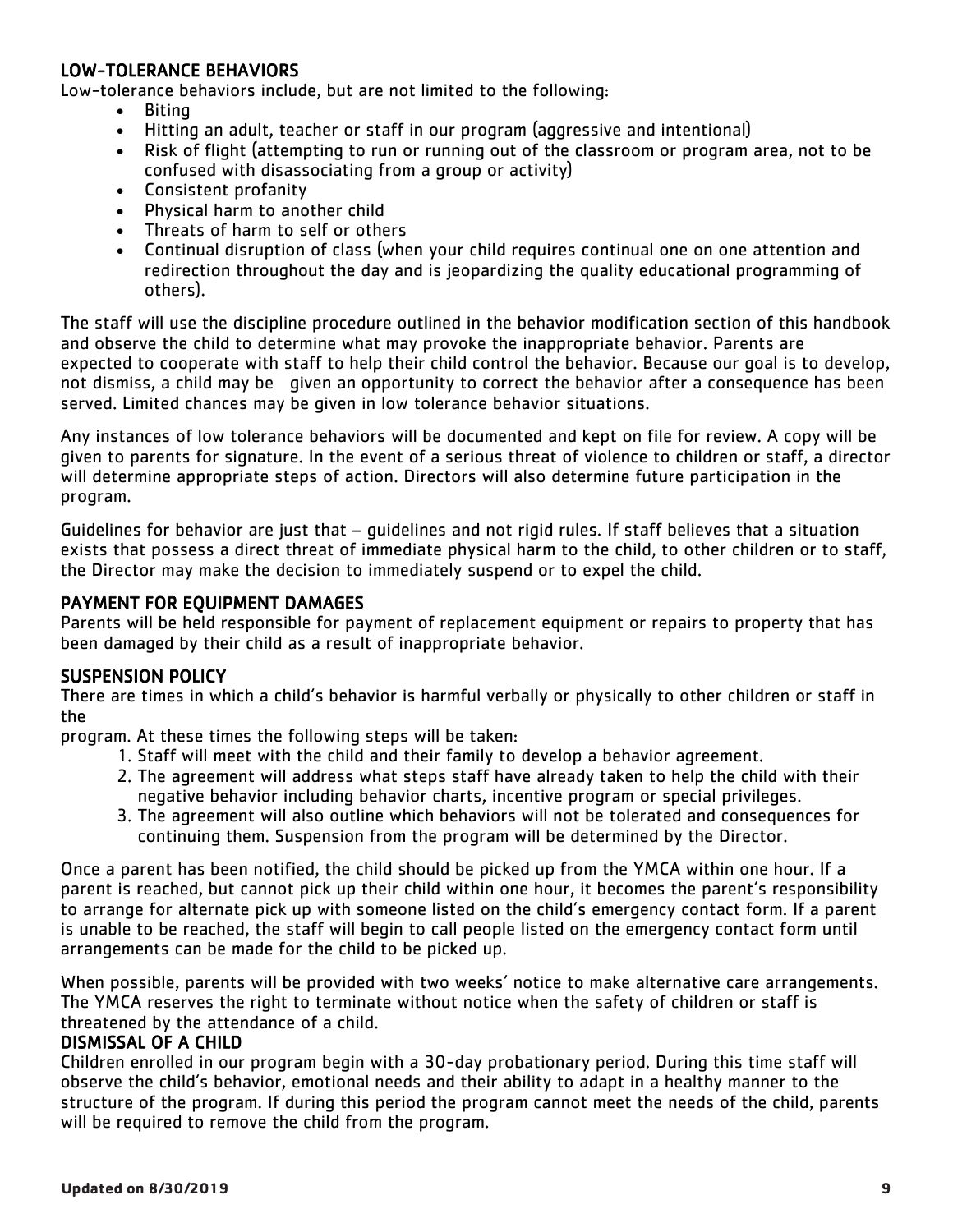Parents will be required to remove a child from the program if:

- The child is not fully and independently potty trained.
- The child is a danger to him/herself, to the other children in the program, or to the staff.
- The parents refuse to follow the program policies as described in this handbook.
- The child cannot adapt in a manner that will encourage healthy growth and development or whose needs cannot be met with the resources available to the program.
- If special accommodation for the care of a child is made that:
	- 1. Can no longer be met with the available resources
	- 2. Is not consistent with the policies, program philosophy or practices of the YMCA

#### If a child is dismissed from our program, parents will be refunded any unused tuition.

## **CONCLUSION**

The YMCA School Age Growth & Enrichment Program takes great pleasure in creating a safe, healthy, exciting and stimulating learning environment. Our staff takes great pride in the program they create and nurture. We applaud their dedication. We encourage you to contact the staff with comments, questions, concerns or praises about your child or the program. We hope that the SAGE program will be the first step in your child's involvement with the Wallingford Family YMCA. Thank you for letting us be a part of your family.